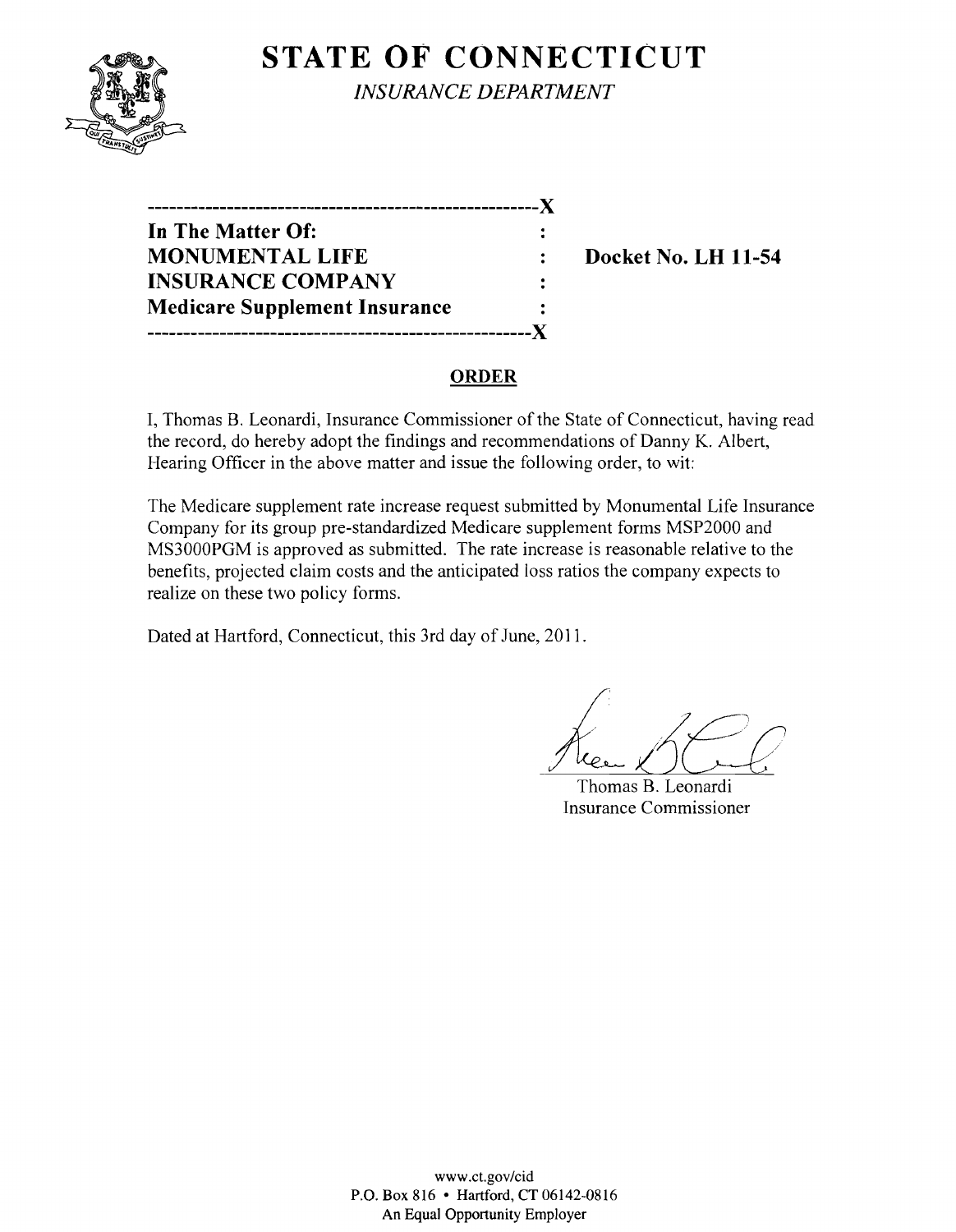

**STATE OF CONNECTICUT** *INSURANCE DEPARTMENT* 

| -----------------------              |                |
|--------------------------------------|----------------|
| In The Matter Of:                    |                |
| <b>MONUMENTAL LIFE</b>               |                |
| <b>INSURANCE COMPANY</b>             | $\ddot{\cdot}$ |
| <b>Medicare Supplement Insurance</b> |                |
| ----------------------               |                |

**WEDOCKET NO. LH 11-54** 

## **PROPOSED FINAL DECISION**

# 1. **INTRODUCTION**

The Insurance Commissioner of the State of Connecticut is empowered to review rates charged for individual and group Medicare supplement policies sold to any resident of this State who is eligible for Medicare. The source for this regulatory authority is contained in Chapter 700c and Section 38a-495a of the Connecticut General Statutes.

After due notice a hearing was held at the Insurance Department in Hartford on May 18, 2011, to consider whether or not the rate increase requested by Monumental Life Insurance Company on its group pre-standardized Medicare supplement business should be approved.

No members from the general public attended the hearing.

No representatives from Monumental Life Insurance Company attended the hearing.

The hearing was conducted in accordance with the requirements of Section 38a-474, Connecticut General Statutes, the Uniform Administrative Procedures Act, Chapter 54 of the Connecticut General Statutes, and the Insurance Department Rules of Practice, Section 38a-8-1 et seq. of the Regulations of Connecticut State Agencies.

A Medicare supplement (or Medigap) policy is a private health insurance policy sold on an individual or group basis which provides benefits that are additional to the benefits provided by Medicare. For many years Medicare supplement policies have been highly regulated under both state and federal law to protect the interests of persons eligible for Medicare who depend on these policies to provide additional coverage for the costs of health care.

Effective December 1,2005, Connecticut amended its program of standardized Medicare supplement policies in accordance with Section 38a-495a of the Connecticut General Statutes, and Sections 38a-495a-l through 38a-495a-21 of the Regulations of Connecticut Agencies. This program, which conforms to federal requirements, provides that all insurers offering Medicare supplement policies for sale in the state must offer the basic "core" package of benefits known as Plan A. Insurers may also offer anyone or more of eleven other plans (Plans B through L).

> www.ct.gov/cid P.O. Box 816 • Hartford, CT 06142-0816 An Equal Opportunity Employer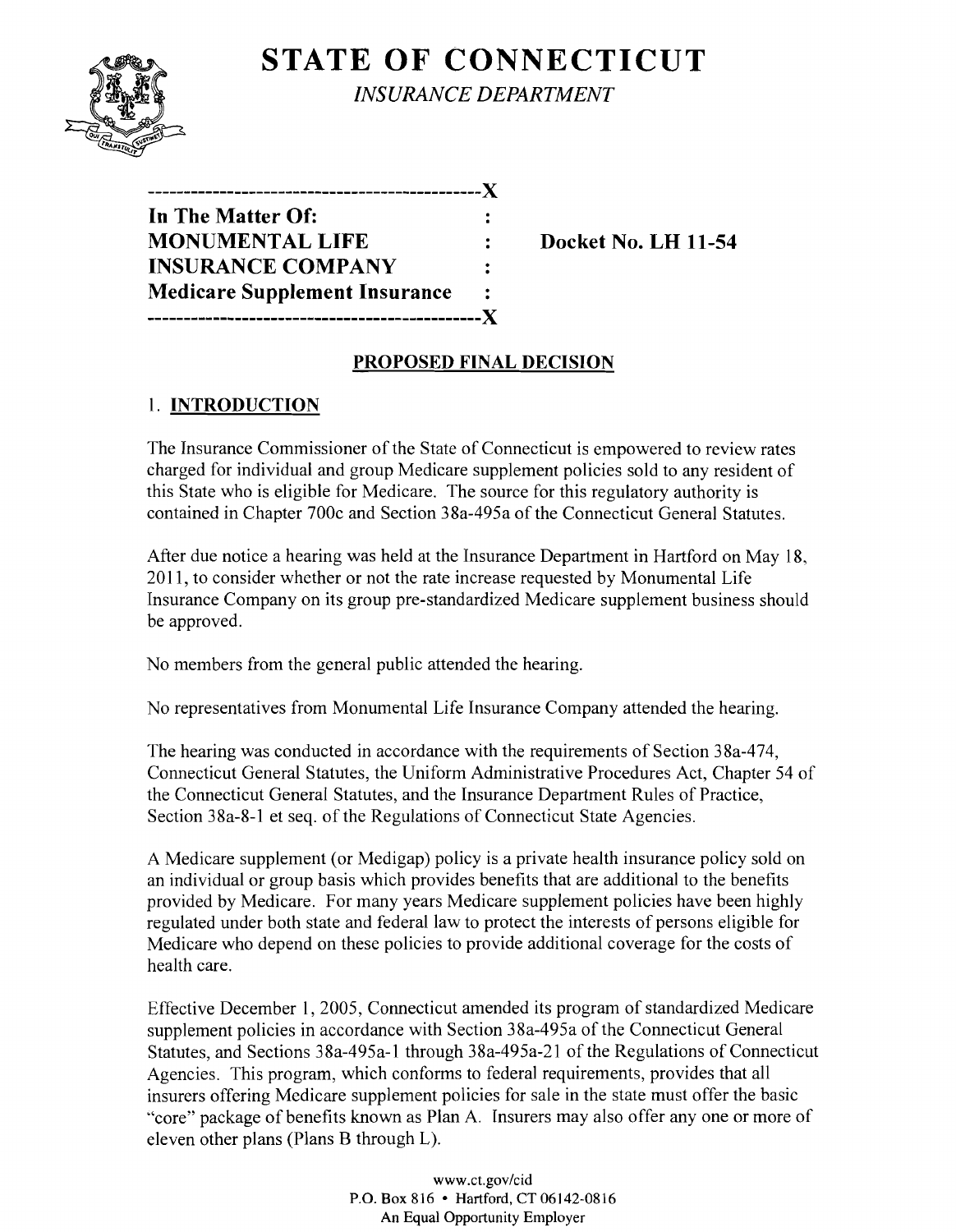Effective January 1,2006, in accordance with Section 38a-495c of the Connecticut General Statutes (as amended by Public Act 05-20) premiums for all Medicare supplement policies in the state must use community rating. Rates for Plans A through L must be computed without regard to age, gender, previous claims history or the medical condition of any person covered by a Medicare supplement policy or certificate.

The statute provides that coverage under Plan A through L may not be denied on the basis of age, gender, previous claims history or the medical condition of any covered person. Insurers may exclude benefits for losses incurred within six months from the effective date of coverage based on a pre-existing condition.

Effective October 1, 1998, carriers that offer Plan B or Plan C must make these plans as well as Plan A, available to all persons eligible for Medicare by reason of disability.

Insurers must also make the necessary arrangements to receive notice of all claims paid by Medicare for their insureds so that supplemental benefits can be computed and paid without requiring insureds to file claim forms for such benefits. This process of direct notice and automatic claims payment is commonly referred to as "piggybacking" or "crossover".

Sections 38a-495 and 38a-522 of the Connecticut General Statutes, and Section 38a-495a-10 of the Regulations of Connecticut Agencies, state that individual and group Medicare supplement policies must have anticipated loss ratios of 65% and 75%, respectively. Under Sections 38a-495-7 and 38a-495a-10 of the Regulations of Connecticut Agencies, filings for rate increases must demonstrate that actual and expected losses in relation to premiums meet these standards, and anticipated loss ratios for the entire future period for which the requested premiums are calculated to provide coverage must be expected to equal or exceed the appropriate loss ratio standard.

Section 38a-473 of the Connecticut General Statutes provides that no insurer may incorporate in its rates for Medicare supplement policies factors for expenses that exceed 150% of the average expense ratio for that insurer's entire written premium for all lines of health insurance for the previous calendar year.

### II. **FINDING OF FACT**

After reviewing the exhibits entered into the record of this proceeding, and utilizing the experience, technical competence and specialized knowledge of the Insurance Department, the undersigned makes the following findings of fact:

- 1. Monumental Life Insurance Company has requested a 10% rate increase on its group pre-standardized Medicare supplement policies for forms MSP2000 and MS3000PGM.
- 2. As of  $12/31/10$  there were 8 policies in-force in Connecticut and 1,683 nationwide.
- 3. The last rate increase approved for these policies was in April of 2010 and resulted in an increase of 20.0%.
- 4. These forms had been mass marketed.